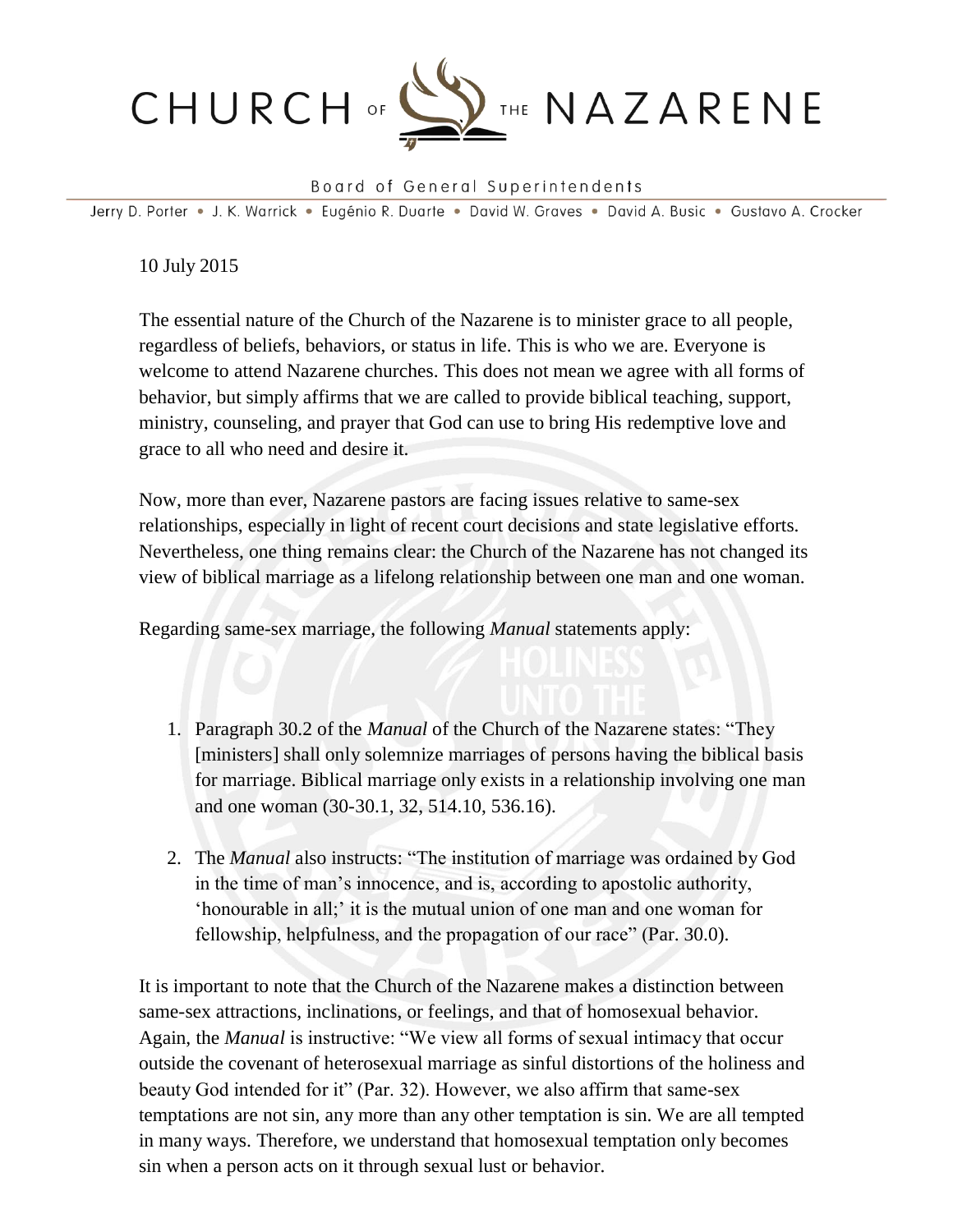USA/Canada Pastors Page 2 9 July 2015

We want to clarify these distinctions because we are committed to orthodox biblical instruction regarding marriage, family, and human sexuality, even when those values run counter to prevailing cultural norms. Although same-sex marriage is most pronounced because of the June 2015 decision of the Supreme Court of the United States in *Obergefell v. Hodges*, the larger issue moving forward will be about religious freedom.

There is still much we do not know about the full implications of this Supreme Court ruling. However, the First Amendment of the United States Constitution offers protection to religions and their adherents to live and act in ways that are consistent with their beliefs. Even the 5–4 majority opinion in *Obergefell* specifically affirms these rights and protections.

In the meantime, we encourage every local Church of the Nazarene to consider adopting a Facility Use Policy, which clarifies that its buildings will only be used in a manner consistent with the religious beliefs of the Church of the Nazarene. Such an agreement will help you respond objectively to requests for use of your facilities, taking into account practices that the Church of the Nazarene would not endorse, such as gambling, alcohol use, same-sex weddings, etc. Your local church board should review your policy if you already have one, or promulgate a new policy if you do not, and officially affirm or adopt the policy into your church board minutes. This could greatly assist you and your staff in having clear and consistent guidelines as you consider requests for use of your facilities.

In dealing with inquiring persons and with the media, spokespersons for the local church should make sure that their statements are consistent with the teachings of the Church of the Nazarene. You should also determine whether your state statutes include opt-out language for churches and/or ministers in connection with same-sex marriages. Know your state law and be able to cite it, if possible. Your district office will be a good resource regarding state laws and guidelines if you need assistance. Remember, your example and spirit as a pastor speak volumes, so let us all be sure that the way we talk about such issues is filled with grace and love.

The Church of the Nazarene will not waver concerning our belief that marriage is a means of grace created by God between one man and one woman. The Church will also continue to be a prophetic and counter-cultural voice in all matters we deem opposed to the truth of God's Word. But let us also be careful that our tone remains consistent with our value of perfect love and insist that our hospitality toward everyone is generous and inviting.